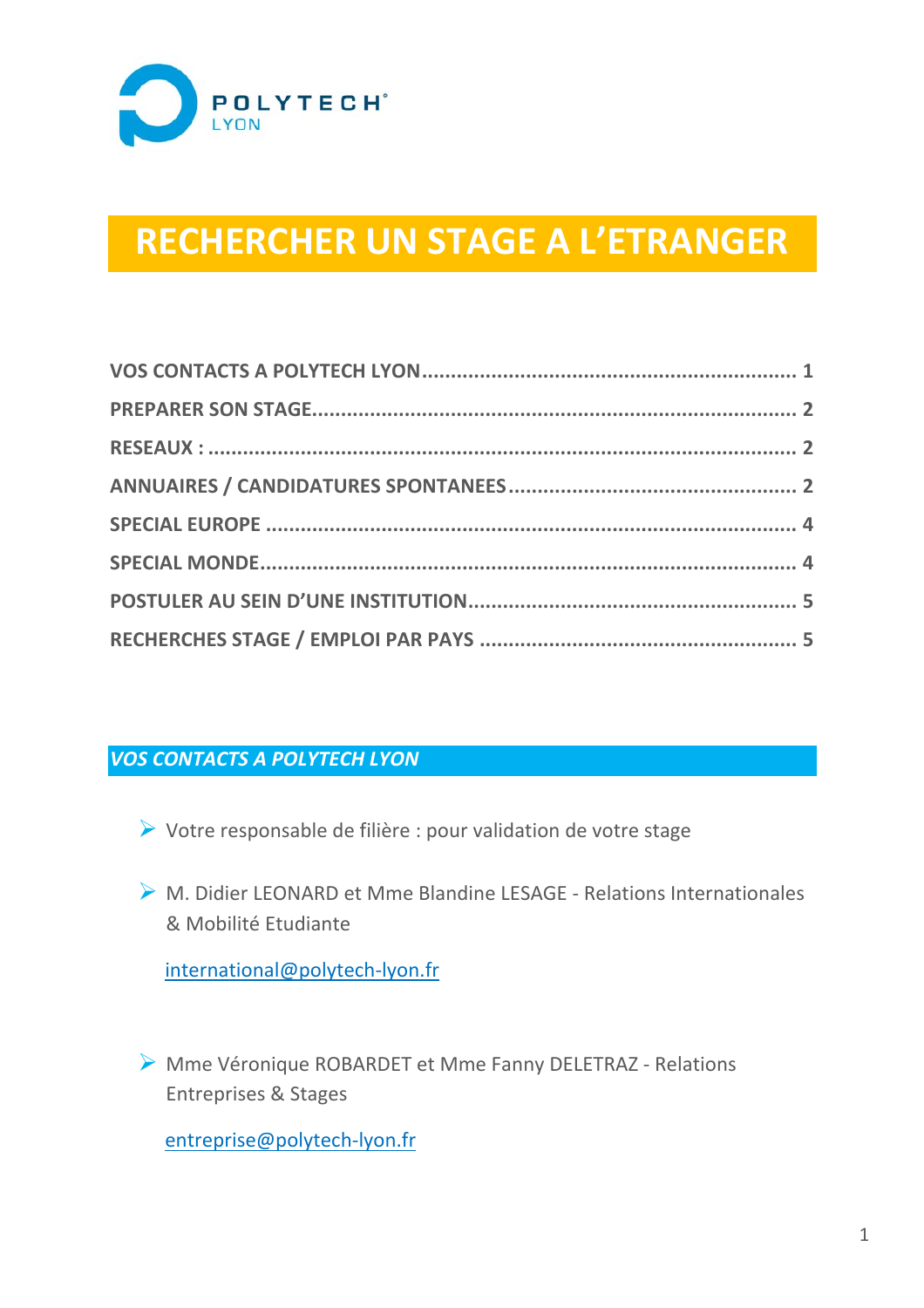

## *PREPARER SON STAGE*

- ¾ www.diplomatie.gouv.fr/fr/vivre‐a‐l‐etranger/preparer‐son‐depart‐a‐ letranger/bien‐preparer‐son‐expatriation/stages‐ volontariat/article/stages‐etprogrammes‐de‐mobilite
- $\triangleright$  www.ubifrance.fr
- www.mfe.org
- www.vivrealetranger.studyrama.com

## *RESEAUX :*

### $\blacktriangleright$  LinkedIn

- Créer son profil **:** www.linkedin.com
- Adhérez au groupe « Polytech Abroad » d'ingénieurs Polytech à l'étranger :

www.linkedin.com/groups/Polytech‐Abroad‐6576008/about

¾ Association des anciens élèves ingénieurs de Polytech Lyon : www.ai‐polytech‐lyon.fr

¾ Fédération des anciens élèves ingénieurs du réseau Polytech : www.polytechalumni.wordpress.com

*ANNUAIRES / CANDIDATURES SPONTANEES*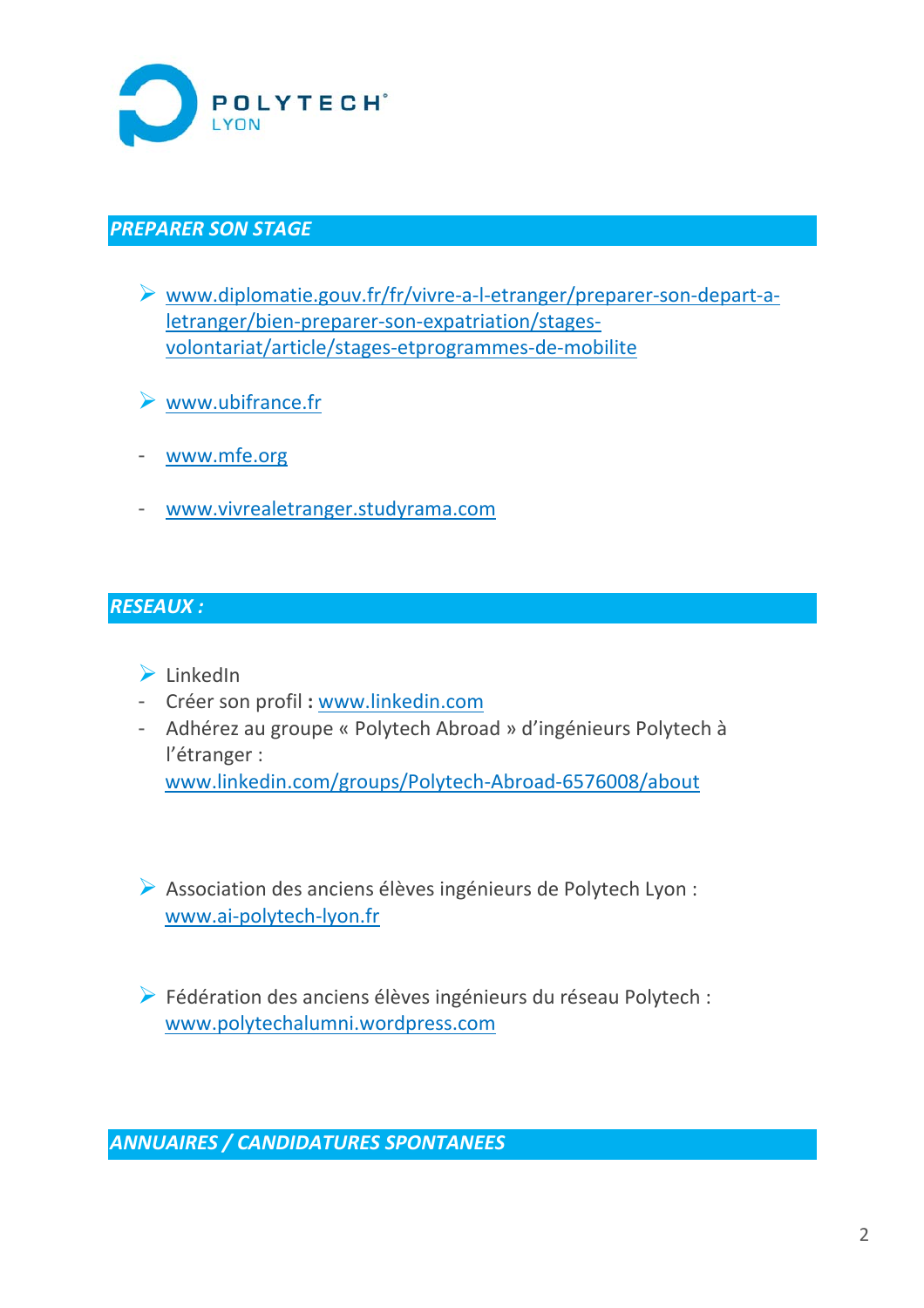

¾ Liste des entreprises françaises installées à l'étranger www.tresor.economie.gouv.fr/pays www.economie.gouv.fr/cedef/entreprises‐francaises‐a‐letranger www.ccifrance‐international.org

 $\triangleright$  Missions économiques à l'étranger www.tresor.economie.gouv.fr/Pays

 $\triangleright$  Annuaires professionnels www.lemoci.com : Le Moniteur du commerce international www.letudiant.fr/fiches/lesentreprises‐qui‐recrutent.html www.europages.fr : les pages jaunes en Europe www.superpages.com : les pages jaunes en Europe www.wayp.com : les pages jaunes dans le monde www.kompass.com : entreprises par pays et par secteur (accès payant)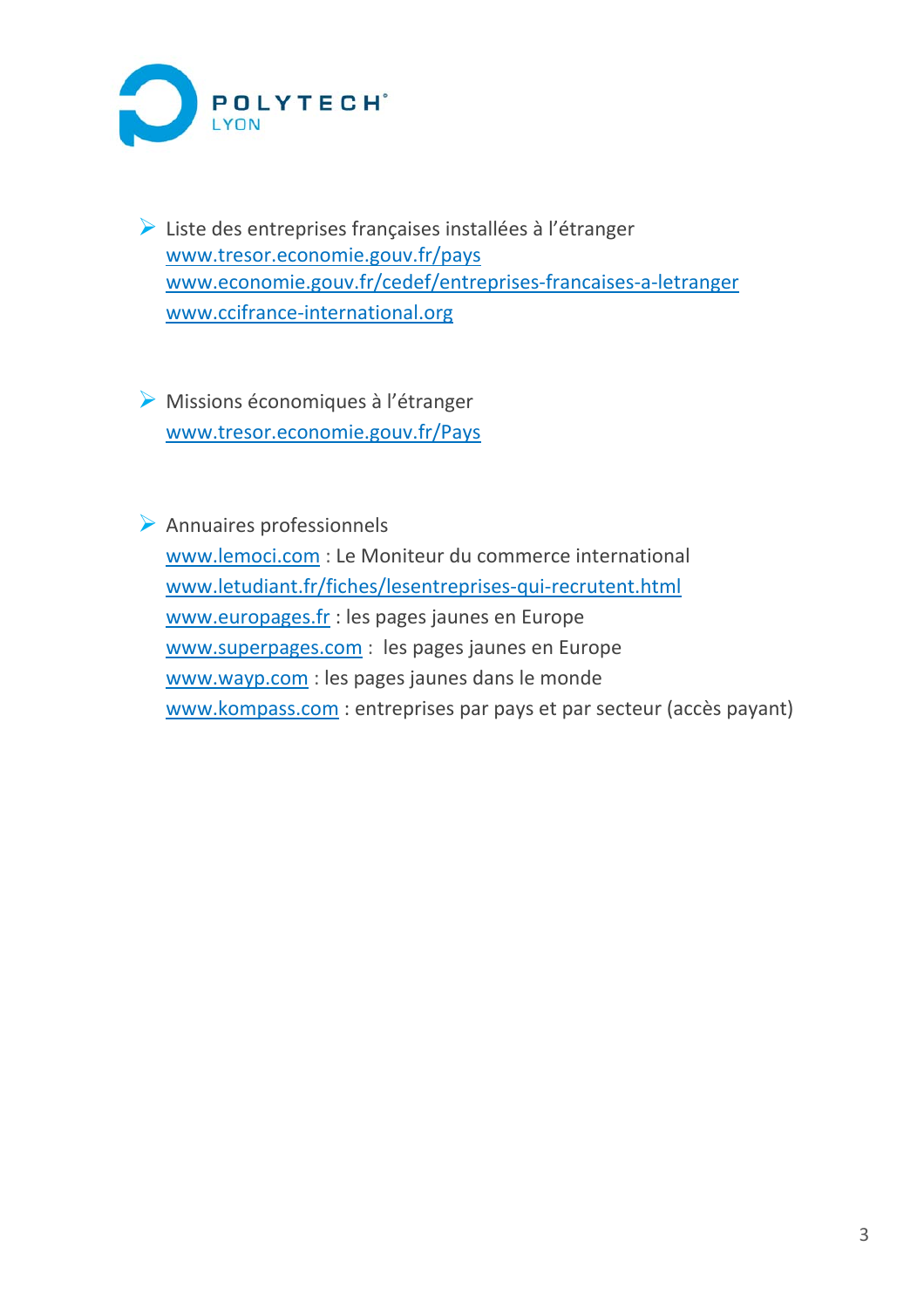

#### *SPECIAL EUROPE*

- www.placeojeunes.com
- www.euroguidance‐france.org
- www.eures.europa.eu
- www.europe‐rhonealpes.eu
- www.gradcracker.com
- www.ac‐lyon.fr/cii : Centre d'Information International (CII)
- www.crijrhonealpes.fr : CRIJ (Information Jeunesse Rhône Alpes)
- www.eurodyssee.eu
- www.europa.eu/youth
- www.stepstone.com
- www.europeanjobdays.eu
- www.ec.europa.eu
- www.eurojobs.com
- www.erasmusintern.org
- www.etudiants.monstageenligne.fr

## *SPECIAL MONDE*

- www.ufe.org
- www.teli.asso.fr
- www.pole‐emploi‐international.fr
- www.jobs‐stages.letudiant.fr
- www.civiweb.com : (Volontariat International & Européen V.I.E)
- www.jeunedip.com
- www.kapstages.com
- www.jobstage.com
- www.easyexpat.com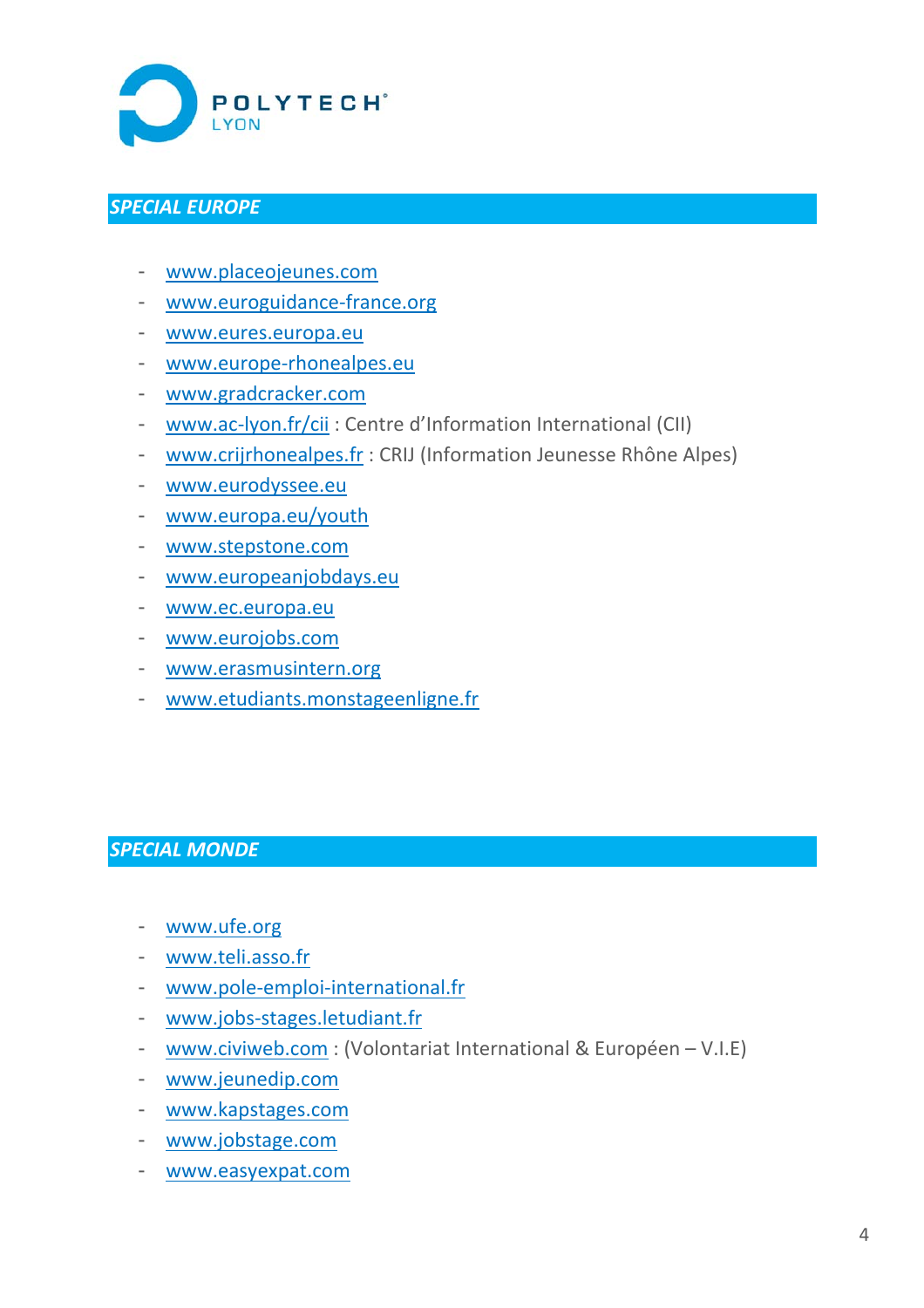

- www.justlanded.com
- www.expat‐blog.com
- www.multilingualvacancies.com
- www.cursusmundus.com
- www.guidedustagiaire.fr/recherche‐stage/stage‐etranger/bourses‐ destage.html
- www.etudiants.monstageenligne.fr
- www.emploi.org/fr/stages‐international/recherche‐stage‐international

### *POSTULER AU SEIN D'UNE INSTITUTION*

- www.diplomatie.gouv.fr
- www.europa.eu/epso : Annuaire des institutions européennes
- www.whs.unesco.org/fr/emplois
- www.unric.org/fr/emplois‐et‐stages‐a‐lonu
- www.careers.un.org
- www.oecd.org

*RECHERCHES STAGE / EMPLOI PAR PAYS* 

## *ALLEMAGNE*

- www.praktikum.info
- www.praktikum.de
- www.meinpraktikum.de
- www.praktika.de
- www.prabo.de
- www.francoallemand.com
- www.dff‐ffa.org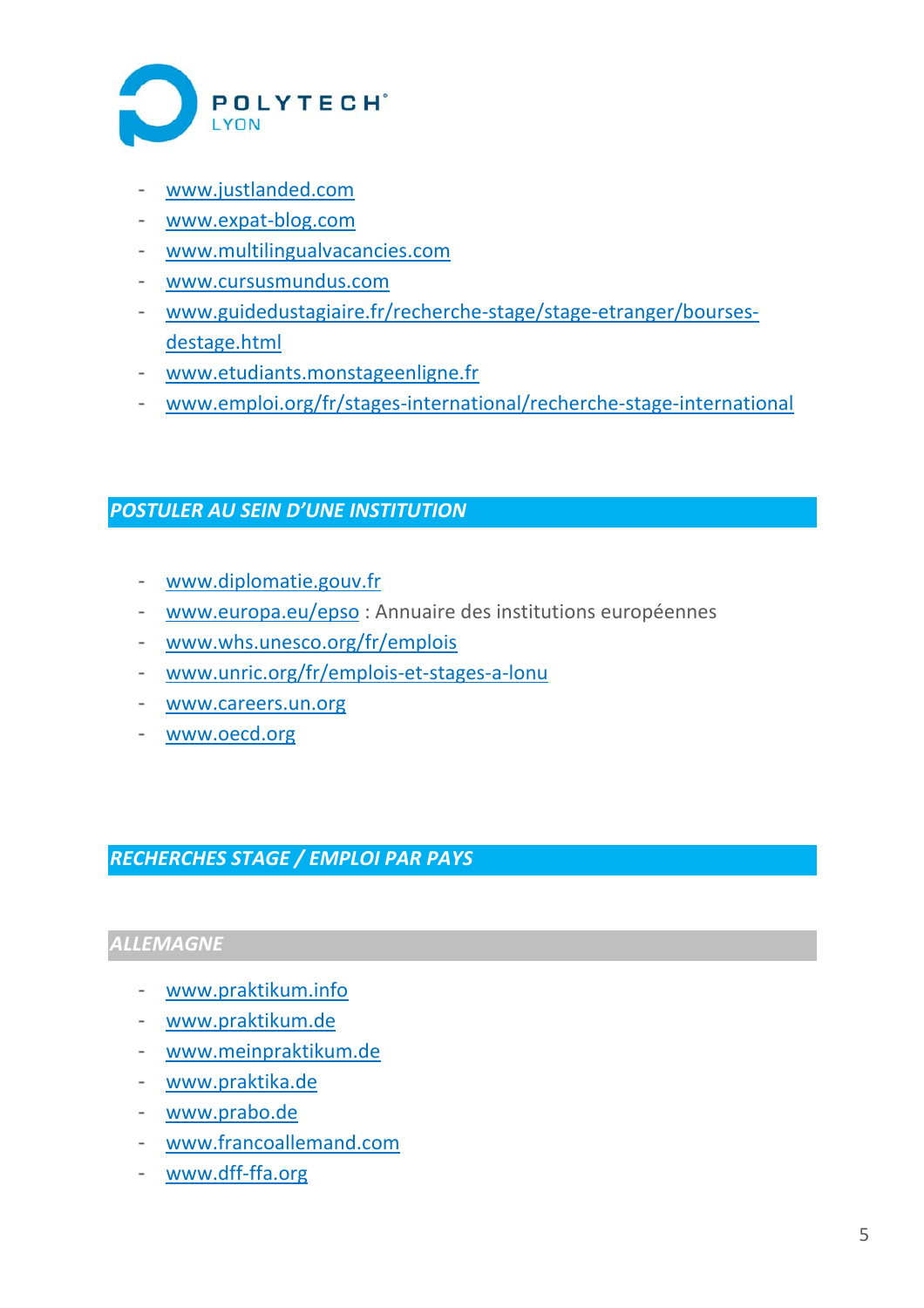

- www.afasp.net/praktikum‐jobs
- www.connexion‐emploi.com
- www.studentjob.de
- www.praktikum‐service.de
- www.monster.de
- www.karriere.unicum.de/praktikum

## *AUSTRALIE*

- www.studentinternships.com.au
- www.jobsearch.gov.au

#### *CANADA*

- www.amb‐canada.fr

#### *CHINE*

- www.ccifc.org

### *EMIRATS ARABES UNIS*

- www.fbcdubai.com
- www.fbgabudhabi.com
- www.dcciinfo.com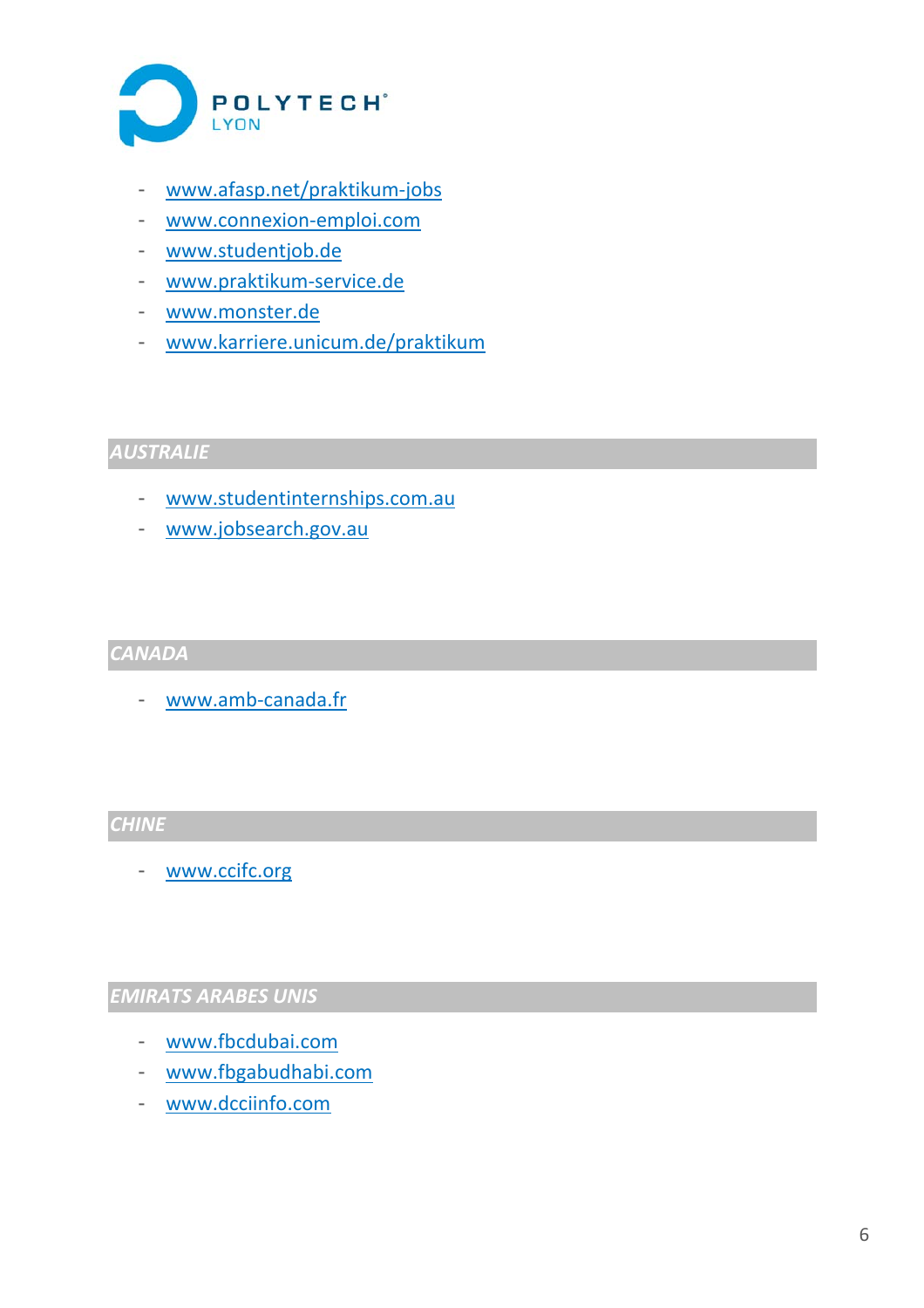

## *ESPAGNE*

- www.studentjob.es
- www.dialogo.es/fr

## *ETATS‐UNIS*

- www.internships.com
- www.internabroadusa.com
- www.internmatch.com
- www.usajobs.gov

## *ITALIE*

- www.infojobs.it
- www.jobonline.it

#### *PAYS BAS :*

- www.intermediair.nl
- www.jobonline.it
- www.integrand.nl
- www.stageplaza.nl
- www.studentenbureau.nl